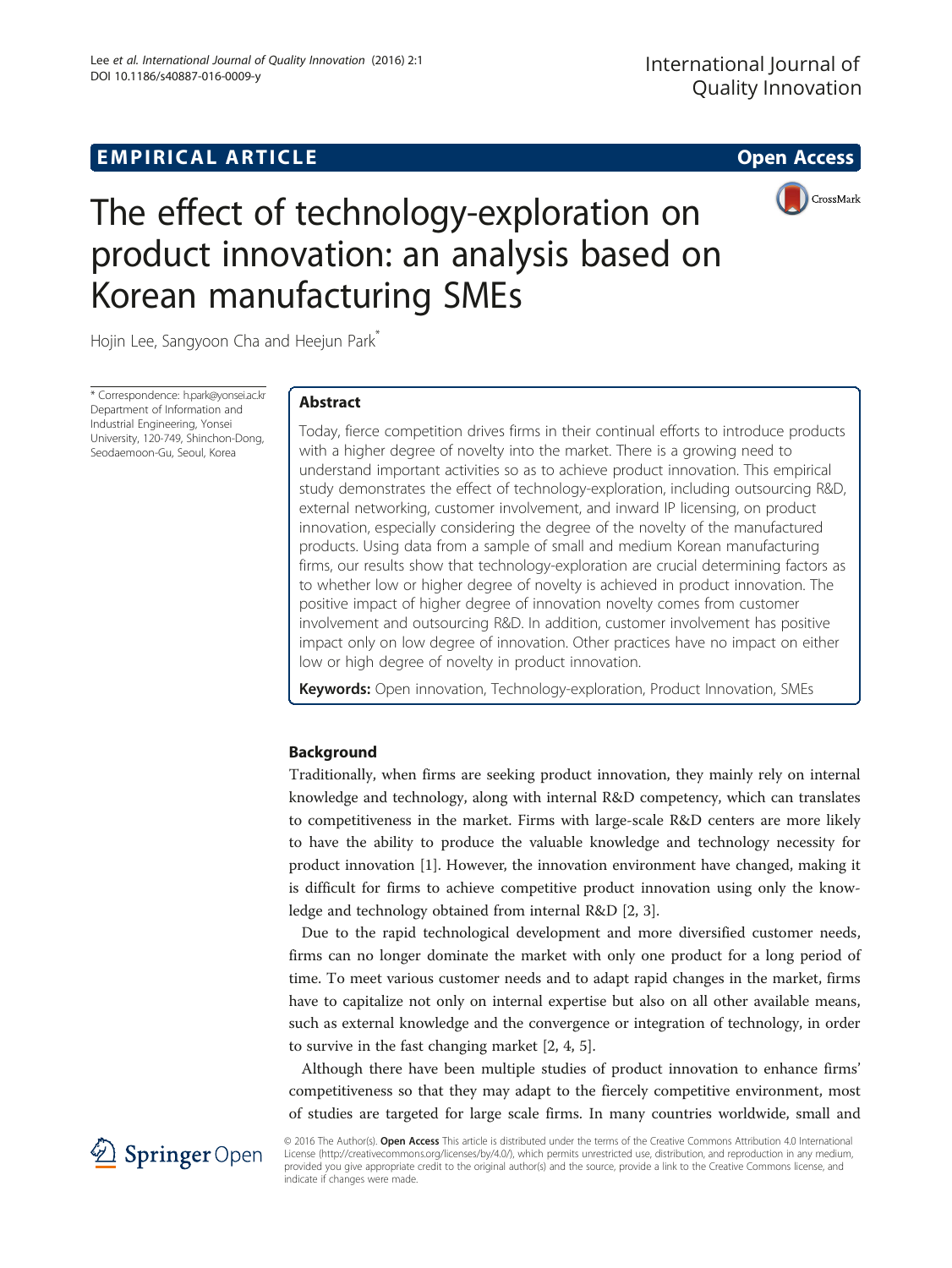medium enterprises (SME) represent a high proportion of the national economy. By targeting Korean manufacturing SMEs, this study attempts to examine how to obtain and utilize external knowledge, necessary for innovation, and affects product innovation in the evolving market.

SMEs are of great importance in the Korean economy, representing 99 % of the total number of businesses and 87 % of the entire employment [[6\]](#page-13-0). In terms of manufacturing in Korea, they account for nearly 99.5 % of all manufacturers [[6](#page-13-0)]. Nevertheless, the business environment of Korean manufacturing SMEs is relatively poor [[6\]](#page-13-0). They represent only 46.4 % of manufacturing output and 49.2 % of the total value-added amount [[7\]](#page-13-0). Worse yet, they are much weaker when competing with the larger manufacturing firms, as evidenced by the value-added rate of productivity per employee being merely 30 % of that of larger manufacturing firms [[8](#page-13-0)]. The growth imbalance between manufacturing SMEs and manufacturing large firms was and is a result of the government's growth-oriented policy, which concentrates on capital for a minority of larger firms to catalyze high-speed growth.

One of the strong competitive edges enabling these manufacturing SMEs to grow, despite the unfavorable business environment (compared with their larger counterparts), has been the implementation of low wages. Recently, however, Korea has seen the overall labor cost rising and has thus lost the low-wage advantage, owing in part to the growth of manufacturers in China and Southeast Asia. To survive under such conditions, Korean manufacturing SMEs must bring high-quality products into the market through product innovation [\[7\]](#page-13-0).

To create knowledge and technology for product innovation, the capability of internal R&D is important. At present however, Korean manufacturing SMEs are experiencing a deterioration of the profits originally gained from their low-wage competitiveness along with steadily increasing incidental expenses. As a result, these manufacturing SMEs have difficulty investing in internal R&D. As these circumstances continue, they will continue to undergo hardships when seeking to acquire internal knowledge and technology [\[7\]](#page-13-0).

Despite these hardships, their small scale can also serve as a positive force for product innovation. By having a low degree of bureaucracy, they can rapidly make decisions that can lead to quick and flexible responses to external changes in the market [\[9, 10](#page-13-0)]. Also, by facilitating changes with external collaborative partners and by adjusting their trade volume, they can use their networks more effectively [[11, 12\]](#page-13-0).

Moreover, even if they have a product that dominates the market, they are less likely to maintain the advantages of their existing market dominance than larger companies. When firms are in a dominant position in the market, they are likely to refuse to change and try to maintain their position in the existing market, thereby neglecting the importance of innovating and eventually falling behind in the market. However, manufacturing SMEs are less likely to try to maintain the advantages of their existing market even if they have a product that dominates the market, thereby continually innovating to keep up with the dynamic environment of the market. Thus, they can cope with market changes more sensitively and thus become more able to meet customer needs faithfully. Many studies have presented the use of external knowledge, resources, and human power as means of utilizing SMEs' strengths and as factors that offset their insufficient capabilities in internal R&D [[11](#page-13-0)–[14](#page-13-0)].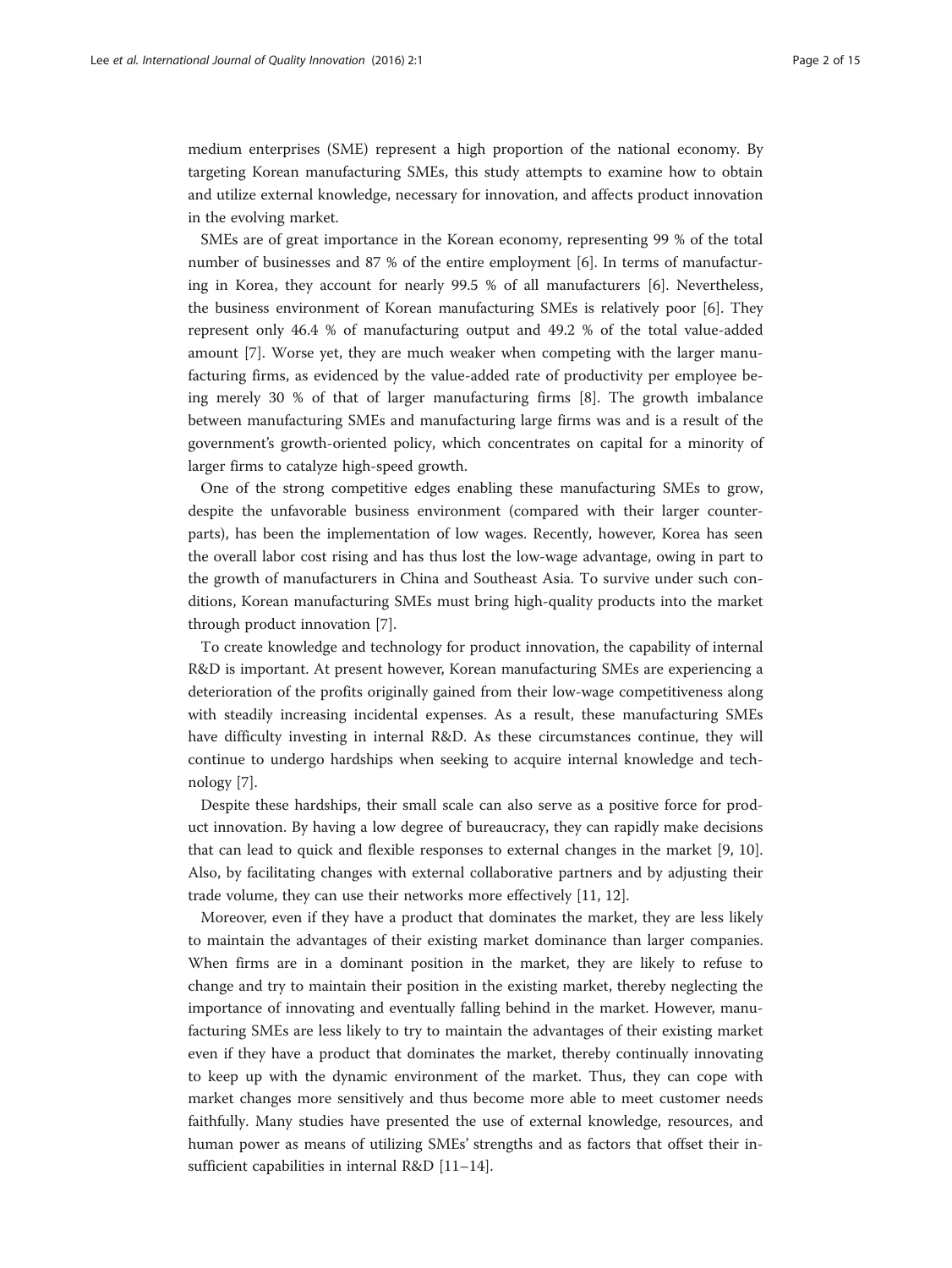Through external networking with larger companies, other SMEs, universities, and public or private research institutes, manufacturing SMEs can make use of these sources of external knowledge and technology for product innovation or can engage customers in the process of product innovation through the use of their customers' knowledge. These are good alternatives with which to achieve product innovation by complementing the deficient capabilities of the internal R&D of manufacturing SMEs with their external networking capabilities [[15](#page-13-0)].

Relevant studies define the various activities of firms which secure external knowledge and technology collectively as "technology exploration." Although many related studies have been carried out, few if any have explored the effectiveness of technology exploration. This study will examine the impact that technology exploration has on product innovation for manufacturing SMEs, with the primary target being Korean manufacturing SMEs with less than 500 employees.

### Literature review and research model development

#### Product innovation

Expanding worldwide competition, fragmenting markets, and emerging technologies mean that established firms must renew themselves continually by transforming stagnant businesses and creating new wealth through new combinations of resources. Successful new products and services are critical for many organizations. In particular, manufacturing firms need to develop new products to survive and prosper in a changing business environment [\[16](#page-13-0)].

Four Innovations have been defined as process, marketing, organizational, and product-related innovation [[17\]](#page-13-0). Process innovation is the implementation of a new or significantly improved production or delivery method [\[17](#page-13-0), [18](#page-13-0)]. This includes significant changes in techniques, equipment and/or software. It can be intended to decrease unit cost of production or delivery, to increase quality, or to produce or deliver new or significantly improved products [[17, 18\]](#page-13-0). Marketing innovation is the implementation of a new marketing method involving significant changes in product design or packaging, product placement, product promotion or pricing [[17](#page-13-0), [18](#page-13-0)]. It aimed at better addressing customer needs, opening up new markets, or newly positioning a firm's product on the market, with the objectives of increasing the firms' sales [\[17](#page-13-0), [18](#page-13-0)]. Organizational innovation is the implementation of a new organizational method in the firm's business practices, workplace organization or external relations [\[17](#page-13-0), [18](#page-13-0)]. It can be intended to increase a firm's performance by reducing administrative costs or transaction costs, improving workplace satisfaction, labor productivity, gaining access to non-tradable assets, such as non-codified external knowledge or reducing costs of supplies [\[17, 18](#page-13-0)]. Lastly, product-related innovation is the introduction of a good or service that is new or significantly improved with respect to its characteristics or intended uses [[17, 18\]](#page-13-0). This includes significant improvements in technical specifications, components and materials, incorporated software, user friendliness or other functional characteristics [[17](#page-13-0), [18](#page-13-0)].

Among these types of innovations, product innovation is important for manufacturing firms to adapt changes in technologically competitive in the market. This type of innovation has been recognized as a primary engine of firm's innovation, and it is closely linked to the development of new products in manufacturing industries [[16](#page-13-0)].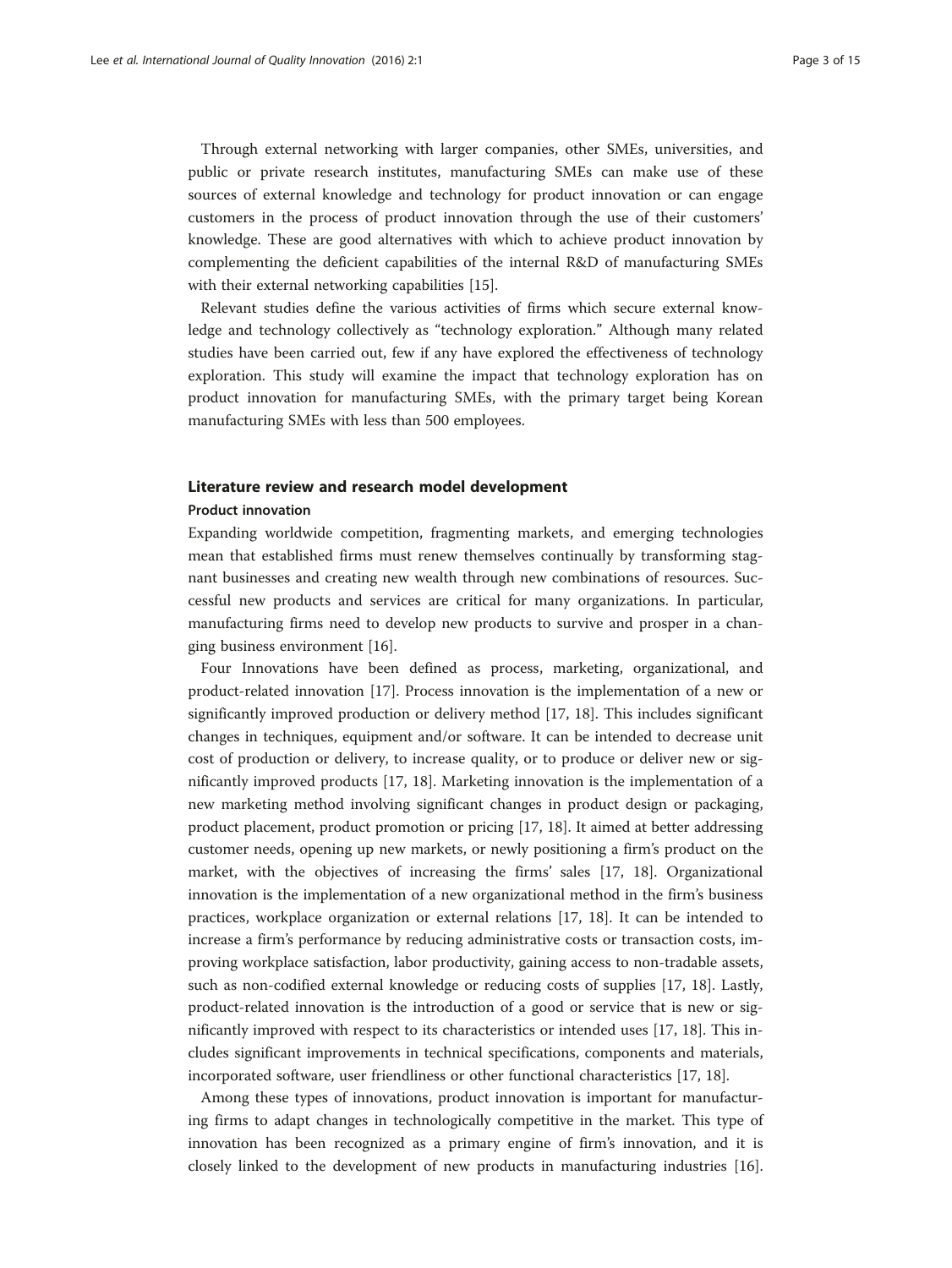Through product innovation, manufacturing firms can maintain or build their market share in both mature and new businesses and can find new sources of synergy among their resources [[16](#page-13-0)]. We focus on product innovation as reflecting the characteristics of activities in the manufacturing industry and attempt to capture product innovation performance.

Taxonomies of novelty of product innovation span from radical to incremental innovation according to newness of the innovation [[19\]](#page-13-0).

Radical innovation is defined as the propensity of a firm to introduce new products that incorporate substantially different technologies from existing products and that can fulfill key customer needs better than existing products [[20](#page-13-0)]. At some point during the maturity of an existing technology, a new technology emerges, which leads to a new product. This process is known as a technological breakthrough. A new technology offers few consumer benefits when first introduced, rapidly increasing consumer benefits as it develops, and slowly increasing consumer benefits as the technology matures. To achieve radical innovation, firms need to make a considerable investment in R&D, and the chances of success are lower as the rewards become greater [\[21](#page-13-0)]. The effects of radical innovation on firms' profits can be large, positive, and long-lasting [[22\]](#page-13-0).

Incremental innovations involve relatively minor changes in technology, such as changing the packaging of existing products. Therefore, they provide relatively low incremental customer benefits.

To achieve incremental innovation, firms put in less effort compared to radical innovation, but the rewards are smaller [[21](#page-13-0)]. Firms can achieve incremental innovation through a new structure that screens out information unrelated to the important task and routines that carry out repetitive tasks efficiently [[23\]](#page-13-0). If a firm's new product dominates the market, the firm can focus on 'fine-tuning' product by means of incremental improvements which are informed by a variety of sources of innovation. As the product matures and the market expands, the number of sources of specific knowledge of various aspects of technology increases. In other words, incremental innovations are likely to be successful when using knowledge from various external sources.

#### Technology-exploration

Technology-exploration refers to practices which enable firms to acquire new knowledge and technologies from outside through customer involvement, external networking, external participation, outsourcing R&D, and the inward licensing of IP [[15](#page-13-0), [24](#page-13-0)]. Technology-exploration activities are defined in Table [1](#page-4-0).

Customer involvement is an important practice to inform internal innovation processes through external customers' needs [\[4](#page-13-0)]. An important key in the innovation process is to release products or services that meet customer needs for the firm's survival [\[25](#page-13-0)].

Involving the customer provides a correct innovation direction and enables the firm to reduce the investment costs, time, and diversity of uncertainty that may occur in the innovation process [[26, 27](#page-13-0)].

Recently, customers are increasingly demanded as not just simply being as passive adopters but as active participants. Therefore, firms need to fully understand their reflected ideas and evaluations in the product innovation process.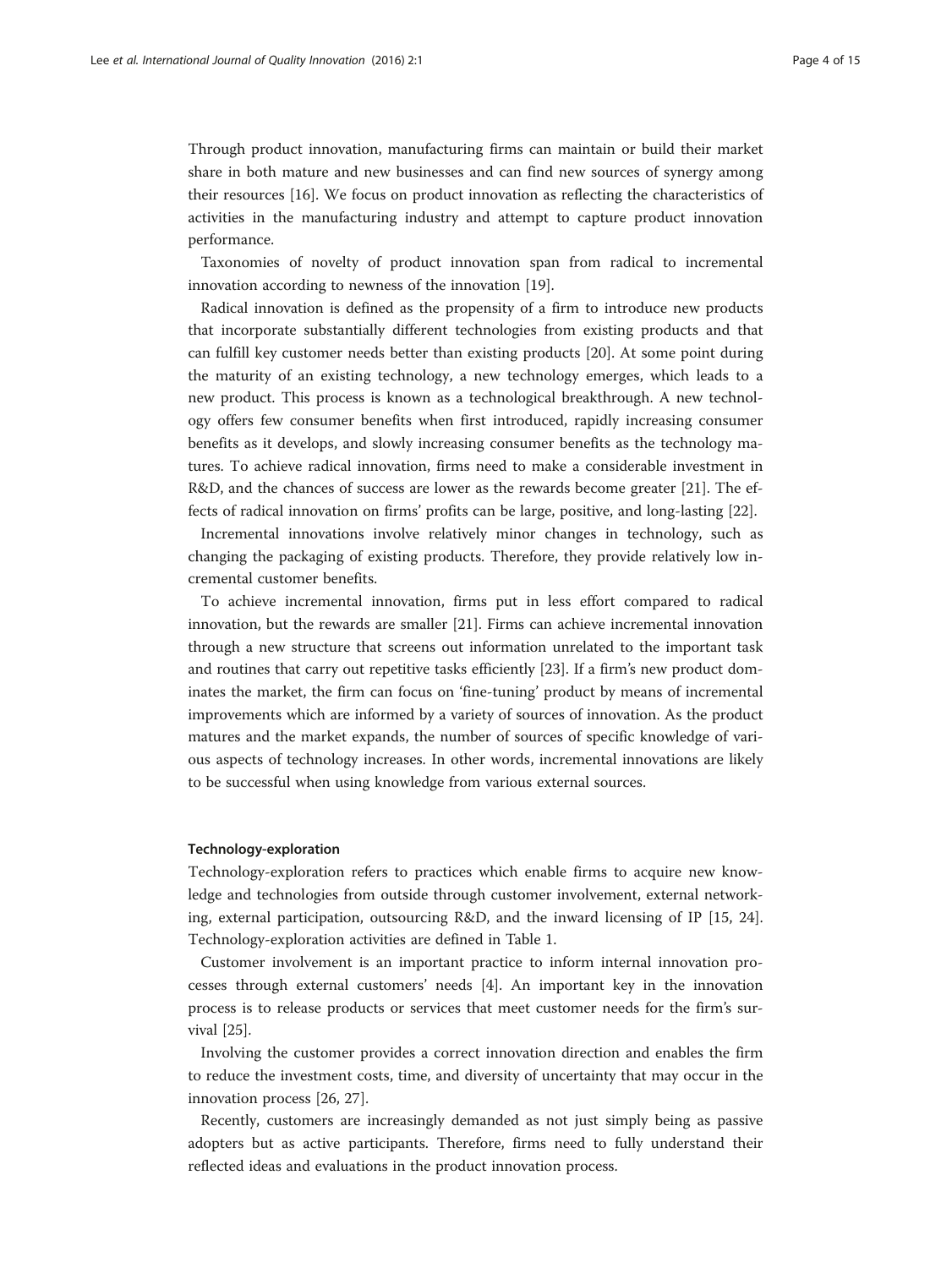| Practice               | Definition                                                                                                                                                                                                                                                                 |
|------------------------|----------------------------------------------------------------------------------------------------------------------------------------------------------------------------------------------------------------------------------------------------------------------------|
| Technology exploration |                                                                                                                                                                                                                                                                            |
| Customer               | Directly involving customers in your innovation processes, for example by active, market research<br>involvement to check their needs, or by developing products based on customers' specifications or<br>modifications of products similar to those produced at the firm. |
| External               | Equity investments in new or established enterprises in order to gain access to this knowledge or                                                                                                                                                                          |
| Participation          | to obtain other synergies.                                                                                                                                                                                                                                                 |
| External               | Drawing on or collaborating with external network partners to support innovation processes, for                                                                                                                                                                            |
| networking             | example for external knowledge or human capital.                                                                                                                                                                                                                           |
| Outsourcing            | Buying R&D services form other organizations, such as universities, public research organizations,                                                                                                                                                                         |
| R&D                    | commercial engineers or suppliers.                                                                                                                                                                                                                                         |
| Inward IP              | Buying or using intellectual property, such as patents, copyrights or trademarks, of other                                                                                                                                                                                 |
| Licensing              | organizations to benefit from external knowledge.                                                                                                                                                                                                                          |

<span id="page-4-0"></span>Table 1 Technology-Exploration Definitions

Customers influence the development or improvement of products by providing complementary knowledge, establishing a precise set of user requirements, and providing a source of solicited information on new evolving needs [[28](#page-13-0)]. The type of customer involvement is different depending on product innovation type, for instance whether a new product is being created or an existing product is being improved.

Incremental product innovation simply requires the gathering of customer requests or complaints. Firms can achieve an improvement to their current product or technology. On the other hand, radical product innovation requires applying customer knowledge actively to innovation process. When firms encounter a customer's innovative concept and have the appropriate technological competence and strategies to realize the customer's radically new concepts and actively accept their new concepts, they can achieve the development of a radically new product. Customers contribute to product innovation in the role of an inventor or a co-producer of innovation [\[29\]](#page-13-0). Particularly, manufacturing SMEs can have personal and close relationships with customers owing to their small scale. This can also give them a high capacity for customization [[30](#page-13-0)]. Strengths from a small firm size are scarce bureaucracy, clannish structures, and low costs of internal communication [\[12\]](#page-13-0). These strengths make it easier for manufacturing SMEs to achieve product innovation reflecting their customers' ideas.

External participation is a practice in which firms invest equity in a new or established business in order to gain access to the knowledge of the business or to obtain other synergistic effect. Firms may invest in start-ups and other businesses to keep an eye on potential opportunities [\[3\]](#page-13-0). Such equity investments provide opportunities to increase external collaboration further in case their technologies prove to be valuable [\[31\]](#page-13-0).

We refer to external corporate venturing as the creation of a new business by firms in which a firm leverages external partners in an equity or nonequity interorganization relationship. Firms utilize several governance modes to conduct their external corporate venturing activities. Governance modes include corporate venture capital (CVC) investments, nonequity alliances for the development of new business ventures, joint ventures, and acquisitions of entrepreneurial ventures. CVC investments and joint ventures among these governance modes work in the equity alliance mode with external partners; thus, they are defined as types of external participation [[32\]](#page-13-0).

CVC investments are defined as external equity investments made by established firms in privately held entrepreneurial start-ups [[33\]](#page-13-0). Joint ventures refer to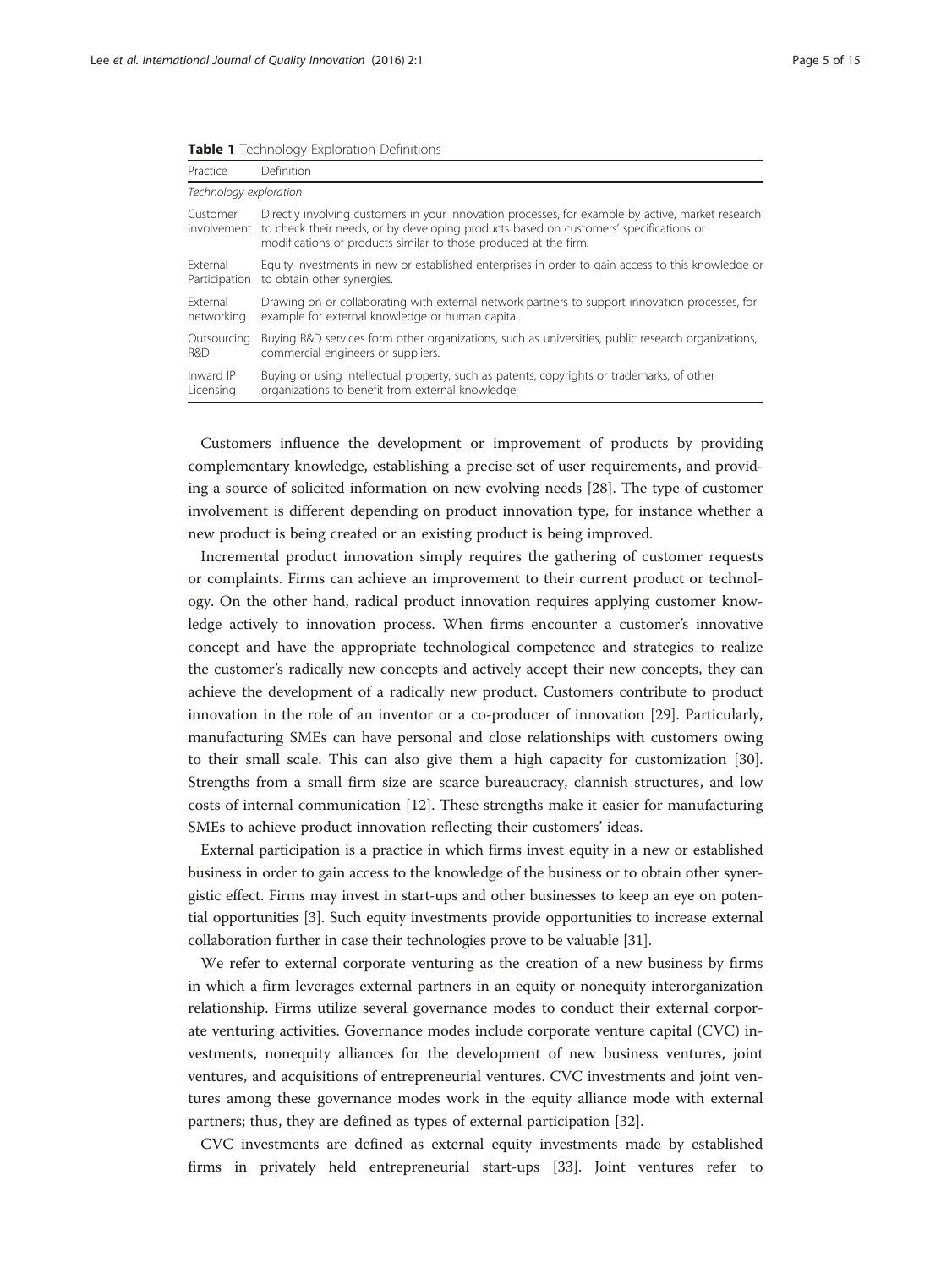partnerships in which the formation of a new legal entity and organization takes place when two companies pursue a business opportunity or new knowledge together. Both governance modes utilize corporate investors potentially to access new knowledge that would not otherwise be available by ensuring an equity relationship with start-ups or established firms, and they enable firms to realize a financial gain as well as potential strategic benefits such as the learning of the market and technologies [[34\]](#page-13-0). Access to new external knowledge through external participation can influence knowledge creation within investor firms and can be an important opportunity for firms to explore new ideas. Thus, an increase in external participation investment will be associated with increased future product innovation [\[35](#page-13-0)].

However, external participation cannot be used as an independent variable in our study. CVC investment and joint ventures are only relevant for relationships with large, established firms because firms need large amounts of funds for equity investments in external organizations [\[36](#page-13-0)]. However, our sample firms are manufacturing SMEs. Therefore, most of them rarely invest in external participation. Thus, it is difficult to acquire data related to external participation in a survey method. Although external participation influences product innovation, external participation is unsuitable for use as an independent variable in this study. Therefore, we eliminated external participation from our study model.

External networking is another important practice which is consistently associated with all activities to acquire and maintain connections with external sources of social capital, including individuals and organizations. As such, it comprises both formal collaborative projects and informal networking activities [\[5](#page-13-0)]. Networks allow firms rapidly to fill in specific and necessary knowledge without spending enormous amounts of time and money to develop or acquire knowledge internally. Firms can acquire appropriate tacit knowledge of a partner and procure codified knowledge through an external network. Alliances between non-competing firms have become a popular method of reducing investment costs and acquiring technological capabilities [\[37](#page-13-0)]. Specifically, as technology becomes so complex that it cannot be handled by one firm alone, relevant knowledge is ever more scattered across various firms, and collaboration between firms is increasingly regarded as an important factor for success [[38,](#page-13-0) [39\]](#page-14-0).

Firms can create new knowledge through a combination of knowledge from diverse sources of knowledge [\[40](#page-14-0)]. New knowledge can help firms address established problems using a new approach that combines the old and the new and can influence product innovation by supporting, complementing, or augmenting their internal R&D capabilities [\[41\]](#page-14-0).

Collaborating with different types of partners on R&D represents knowledge network diversity or diverse sources of knowledge. Network diversity facilitates innovative process by enabling firms to create novel associations and linkages [[42\]](#page-14-0). It raises the likelihood of achieving product innovation due to the amount and variety of knowledge that is shared [[5,](#page-13-0) [43](#page-14-0)]. In particular, many researchers have focused on the relationship between the diversity of the network and product innovation. Recent works suggest that using a wide range of external actors and sources should help a firm to achieve and sustain product innovation [\[2\]](#page-13-0). However, manufacturing SMEs are not fully capable of identifying and evaluating new knowledge owing to resource constraints; thus, they are poor in their use of external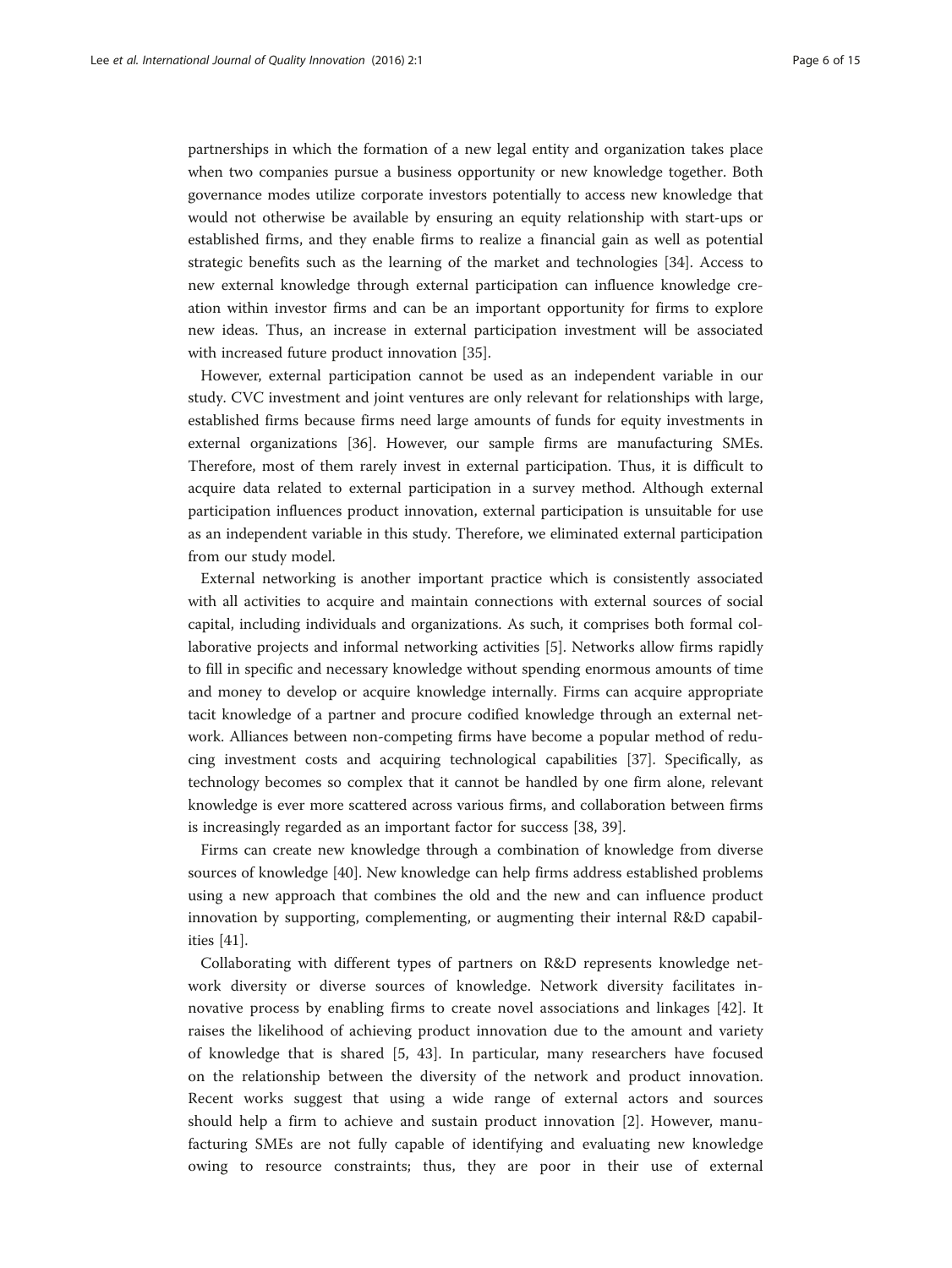information. This lack of information and the small scale of the firm result in SMEs having low negotiation power [[14](#page-13-0)]. Moreover, many manufacturing SMEs' information search activities are likely to be prohibitively costly or misdirected due to the absence of functional specialists or a lack of high and broad levels of internal competence [[9, 11\]](#page-13-0). We study whether external network diversity influences product innovation in manufacturing SMEs even with these constraints.

Numerous manufacturing firms are increasingly outsourcing R&D to cope with the rapidly changing technology and market dynamics [\[44](#page-14-0)]. Outsourcing R&D refers to the practice of firms entrusting the performance of an activity that was performed formerly in-house to an external entity [\[24\]](#page-13-0). Firms can enjoy a few benefits from outsourcing R&D. They can leverage the know-how and key development strengths of partners for faster time-to-market. They also can enlarge their innovation capacity with new knowledge and experience across the globe and get new and innovative products to the market faster with enhanced efficiency [\[45](#page-14-0)]. Outsourcing R&D may increase a firm's strategic flexibility and force them to cope with the dynamics of their environment [[46\]](#page-14-0). If an external shock occurs, firms are better able to deal with it by simply increasing or decreasing the volumes of investment in outsourced R&D or by switching from one partner to another [[47\]](#page-14-0). Particularly, if a firm's size is small, the firm may be more flexible in terms of adjusting outsourcing R&D plans due to its small scale. Thus, manufacturing SMEs may also find it easier to adjust outsourcing R&D to ensure an optimal innovative result [[48\]](#page-14-0).

Outsourcing R&D is a central part of scientific or innovative research. Types of organizations that outsource R&D include universities, government labs, independent R&D organizations, suppliers, and other companies. Manufacturing SMEs can also acquire the scientific and innovative knowledge necessary to develop radically new products from organizations [[49\]](#page-14-0). The knowledge and technology acquired from them complement the lack of internal R&D capability and have an influence on product innovation. If a firm has high organization capacity to integrate outsourced knowledge and technology into internal knowledge, the effects that the outsourced knowledge and technology have on product innovation will be increased [[50](#page-14-0)].

With the advent of the information revolution, skills and knowledge have become the only sources of a sustainable long-term competitive advantage. Intellectual property lies at the center of a modern company's odds of economic success or failure [\[51](#page-14-0)]. The rising importance of intellectual property can be seen in the earnings gained from the licensing of technology. In the past, firms were willing to share their technology, as it did not appear to be a source of their success and could not be sold for much in any case. However, knowledge-based industries are important in their own right, and firms can buy or license external knowledge through IP, including the licensing of patents and copyrights or trademarks at a lower cost. Therefore, firms are no longer willing to share their knowledge and technology without being compensated for it. Technology licensing allows firms to obtain relatively fast and inexpensive access to new and more advanced technologies. The manufacturing SMEs in our study can also internally develop and create new knowledge using inward IP licensing. With inward IP licensing, manufacturing SMEs can accumulate and strengthen their technological capability from the search and use of external technology [\[52](#page-14-0)]. This will result in the achievement of greater product innovation [\[51\]](#page-14-0). Inward licensing can be an alternative means of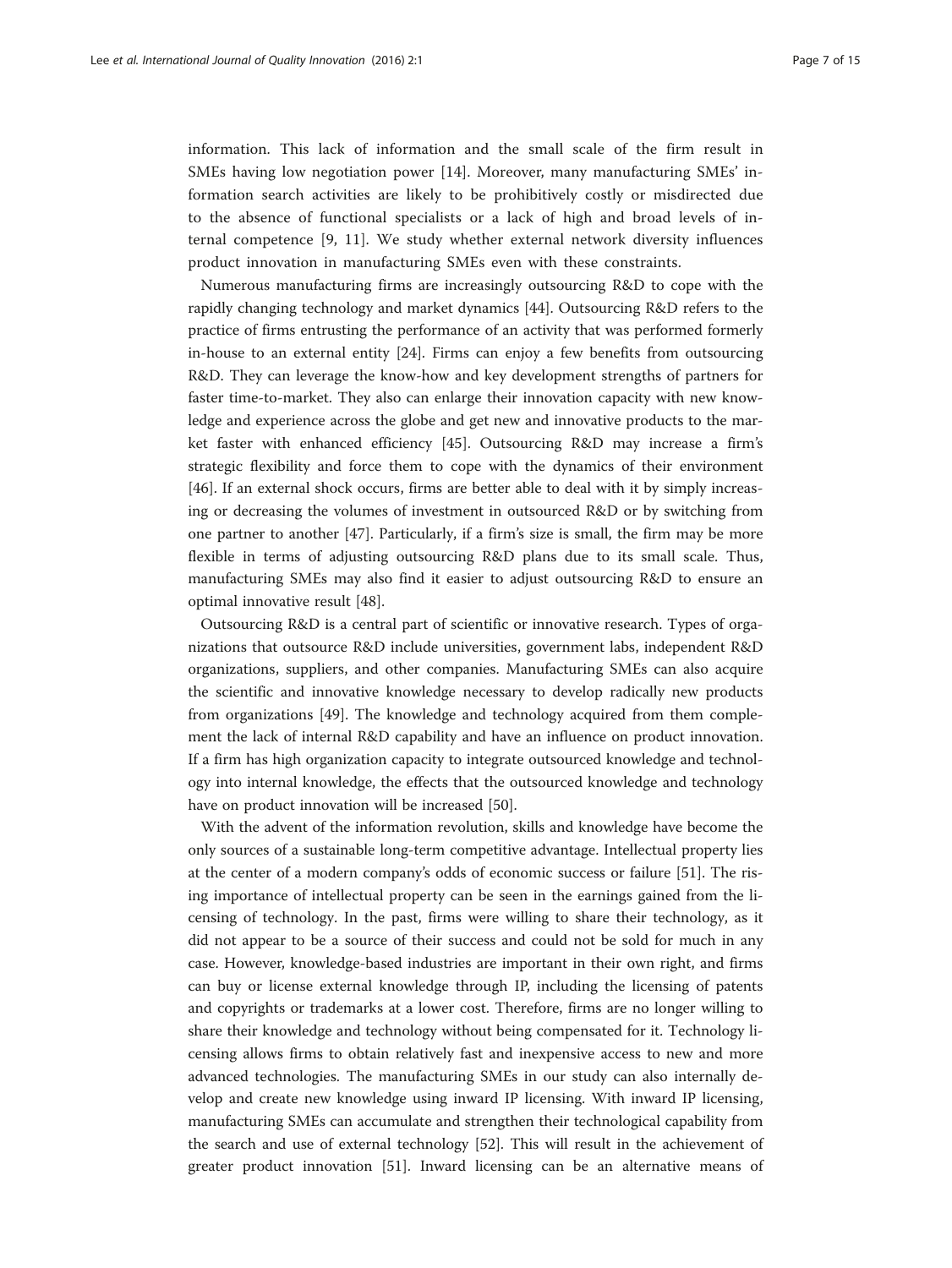internal R&D to develop a new product and examine the factors that affect firms' propensities or intentions to adopt inward technology licensing as a new product development method. Thus, valuable knowledge from IP licensing influences product innovation [\[51](#page-14-0)].

All of the arguments thus far lead us to argue that firms which carry out technologyexploration activities are likely have an upper hand in achieving product innovation. We can hypothesize that technology-exploration including external network, external participation, outsourcing R&D, customer involvement, and inward IP licensing to have an impact on product innovation.

## Methods

#### Samples

The data for the analysis were drawn from STEPI (the Science and Technology Policy Institute) to support Korean policymakers in an effort to enhance national competitiveness. STEPI covers a wide range of Korean manufacturing firms in all industry sectors. The survey used here was implemented in 2008 and was based on a manual (a set of integral guidelines for the collection of innovation data; see OECD, 2005) [[17\]](#page-13-0). The Oslo manual distinguishes innovation as either based on a product, process, organization or marketing innovation [\[17](#page-13-0), [53](#page-14-0)]. Oslo manual is technology innovation guideline for small business [[17\]](#page-13-0). This guideline contains seven characteristics: objectives and scope of manual, needs for the measurement of innovation, basic definitions, TPP innovation activities, institutional classification, measuring aspects of the innovation process, measuring the expenditure on innovation, and survey procedures [[17\]](#page-13-0). We selected product innovation, as it is related to the development of new products and services. Respondents had to be employed in their current jobs for at least 5 years and involved in open innovation. Our sample targeted manufacturing SMEs with no more than 500 employees, and data was collected from 2005 to 2007. The sample contains manufacturing SMEs that tried to achieve product innovation through technology-exploration activities during the 3 years prior to the survey. Our final sample contains 1044 firms that remained in the survey for the 3 years. By analyzing data from STEPI's 'Technology Innovativeness Activity Report in 2008', the survey questionnaire separates into two groups as high and low using 0 and 1 in collected samples. The survey questionnaire binary asks "Did you launch following product innovation for last 3 years (2005–2007) in the market?" and it request to select out of three criterions which are: 1. Launch new product completely differs from existing product, 2. Launch highly improved product compared to existing product, and 3. None of these are applicable. Criterion number 1 interprets 'high' product innovation performance; number 2 interprets 'low' product innovation performance, and number 3 interprets insignificant. We defined these criterions as dummy variables. If respondents answered 'yes', either criterion 1 or 2, then it values '1', and if they answered 'no', either criterion 1 or 2, then it values '0'. We rejected answers such as 'no' for all criterions because the data is insignificant for analyzing this research. Thus, by filtering and interpreting respondents' data based STEPI's survey; we could separate and define High and Low product innovation performance measurement and innovated manufacturers.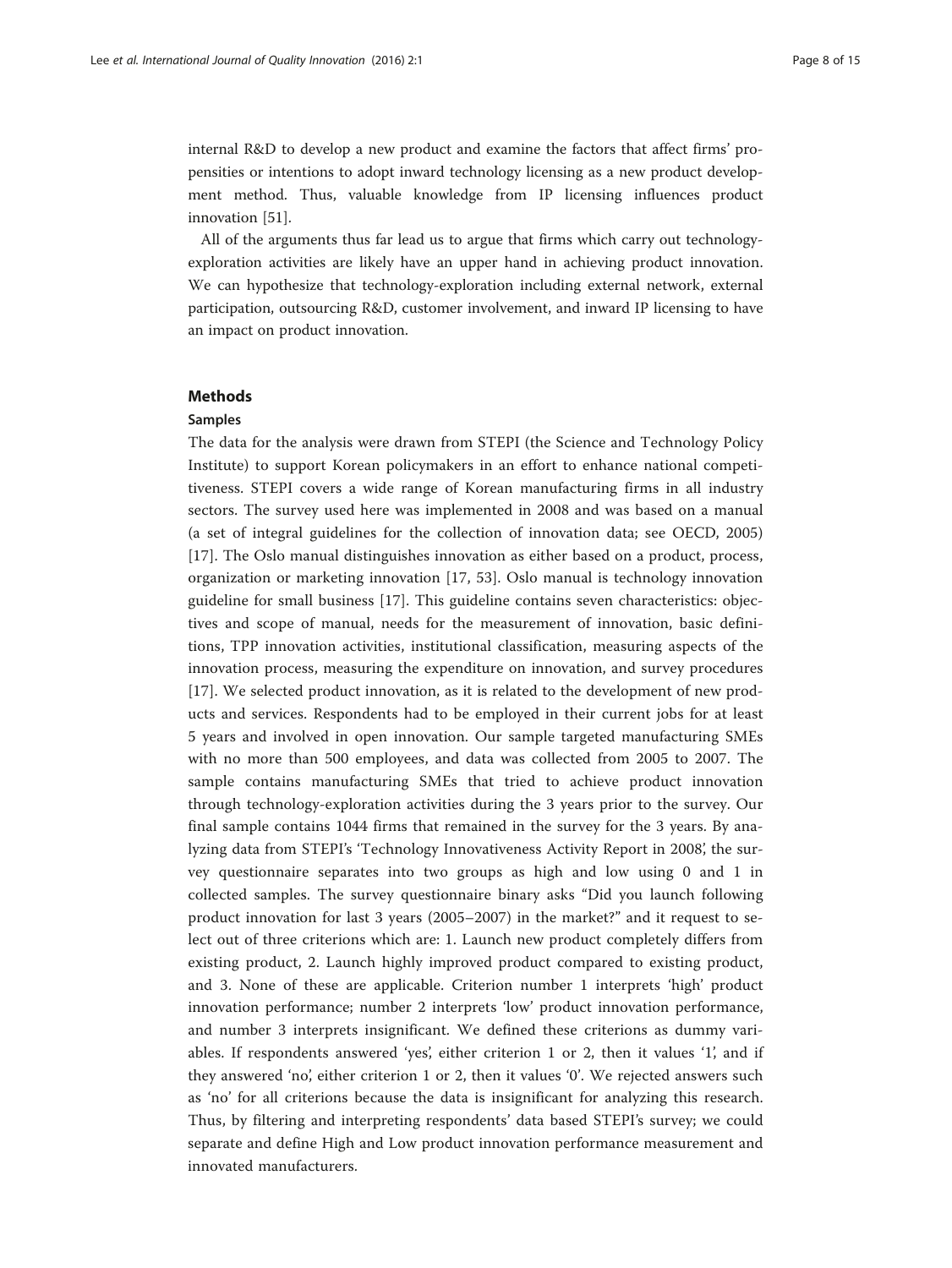#### Variables

#### Dependent variables

Product innovation performance measurement has always been a difficult task for researchers and has been handled in different ways depending on the purpose of the research [[54, 55\]](#page-14-0). This paper follows Liker's indicator [\[56\]](#page-14-0) in that it uses a criterion based on the characteristics of the product innovation to distinguish a high or low degree of the newness of an example of innovation. We use two dichotomous variables to measure the degree of newness of product innovation.

- (1)High indicates innovations with a higher degree of novelty. This is defined as radical innovation in the literature. It involves developing and introducing new products that can fulfill key customer needs better than currently existing products. It takes a value of 1 when a firm declares new product functions resulting from innovation; otherwise its value is 0.
- (2)LOW indicates an incremental product innovation. This is defined as incremental innovation in the literature. It involves minor improvements or simple adjustments of a current product. It takes a value of 1 for innovation with a lower degree of novelty (e.g., product innovation involving changes in design, presentation, or of any component); otherwise its value is 0.

#### Independent variables

We constructed four variables to analyze the impact of technology-exploration activities on product innovation: (1) customer involvement (CI), (2) outsourcing R&D (OUTRD), (3) external networking (EXNT), and (4) inward IP licensing (INIPLI). We eliminate external participation in this model as it is too difficult to acquire related data due to the fact that manufacturing SMEs generally do not invest in external participation activities such as corporate venture capital (CVC) investments or joint ventures.

The variable CI can have an integral value between 0 and 10 depending on the degree of customer participation and on how much the customer contributed to the process of product innovation. Customers contribute to product innovation by providing information related to their needs, participating in the development phase of technology, providing core technology solutions, and commercializing the innovative prototype or product.

We assigned different values for variables depending on the contribution to product innovation of each customer's participation methods. We designated variables to represent the customer's needs information, their level of participation in the development phase of the technology, their provided core technology solutions, and whether they commercialized the innovative prototype or product. These were given integral values of 1, 2, 3, and 4, respectively. If a firm undertakes customer involvement, it is possible to sum up the values according to this method and set the maximum CI variable to 10. The variable OUTRD utilizes the ratio of outsourcing R&D investment costs to the total sales. Scales of investment, sales, and profits of firms vary with the characteristics of the industry field. In order to consider the bias in the scales depending on the characteristics of industrial fields, the investment ratio for outsourcing R&D investment was designated with a variable. Furthermore, the higher the investment ratio is, the more likely product innovation is affected. The EXNT variable, an integral value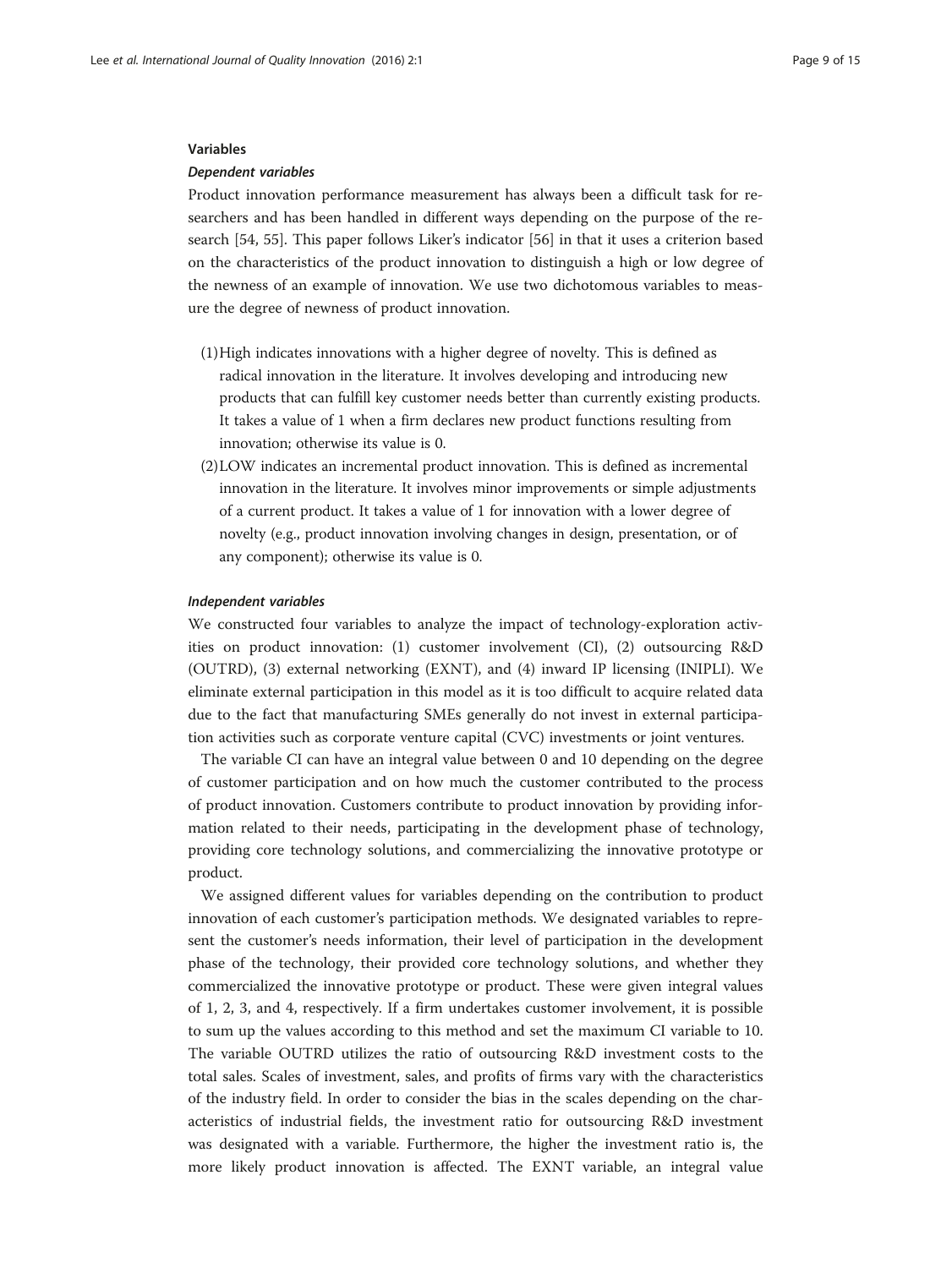between 0 and 12, depends on the diversity of the collaborative networks of a firm. The degree of network diversity is related to creating the knowledge that affects product innovation. We use the number of external network categories in which manufacturing SMEs collaborate to analyze the effect of the external network on product innovation. The INIPLI variable takes its integral value from the sum of the number of license-in and license-buy events. Earlier research suggests that the knowledge and technology acquired from inward IP licensing contributes to developing the new knowledge needed for product innovation. This new knowledge may influence the product innovation of manufacturing SMEs.

## Control variables

We include control variables for firm-specific characteristics of size, R&D intensity, and globalization.

Size is measured by average sales (Sizes) during the 3-year sample period [\[57](#page-14-0), [58](#page-14-0)]. The amounts of investment, employment, and utilization are different depending on a firm's size. This variable is designed to determine if this difference, depending on a firm's size, has an influence on product innovation. We included a control variable for the intensity of internal R&D (R&D intensity)—the ratio of internal R&D expenditure to total sales—to explain the production of innovation [\[58\]](#page-14-0). This variable captures the notion of the absorptive capacity insofar as firms that conduct their own R&D are more able to use externally available knowledge. Globalization is measured as the ratio of total exports to total sales (Glob) to show that exports and internationalization have positive significant effects on innovation [\[59](#page-14-0)]. Globalization is a variable that determines if the competition in the global market influences the demand for product innovation.

#### Model specification

We developed a model of the relationship between product innovation and open innovation practice using a bivariate probit model. As both dependent variables, HIGH and LOW, are dichotomous (0,1), estimation models such as the logit or probit model would be appropriate [\[60](#page-14-0)]. However, as the error terms of the two models are likely to be correlated, an extension of the probit model known as bivariate probit [\[61\]](#page-14-0) is usually a more appropriate estimator. The bivariate probit model has the following specifications:

zifications:  
\n
$$
Z_{i1} = \beta_1 x_{i1} + \epsilon_i 1 ; y_{i1} = 1 \text{ si } z_{i1} > 0, \quad y_{i1} = 0 \text{ si } z_{i1} \le 0,
$$
\n
$$
Z_{i2} = \beta_2 x_{i2} + \epsilon_i 2 ; y_{i2} = 1 \text{ si } z_{i2} > 0, \quad y_{i1} = 0 \text{ si } z_{i2} \le 0
$$
\n
$$
(\epsilon_{i1}, \epsilon_{i2}) \sim N(0, 0, 1, 1, \rho)
$$

This model produces estimates of the coefficient vectors for the two equations of  $\rho$ (the correlation between the errors terms of the equations) and of the standard errors for these parameters. We can then test if the correlation between the equations is statistically significant and decide whether or not the bivariate estimator is the most appropriate model. If this correlation of the equations is not significant, a separate (univariate) probit estimation of the equations is preferable, as the bivariate probit model is less efficient. The bivariate probit model was estimated using the Stata 10 routine based on the simulated maximum likelihood method. The difference between the specifications of each model lies in the explanatory variables (open innovation practice: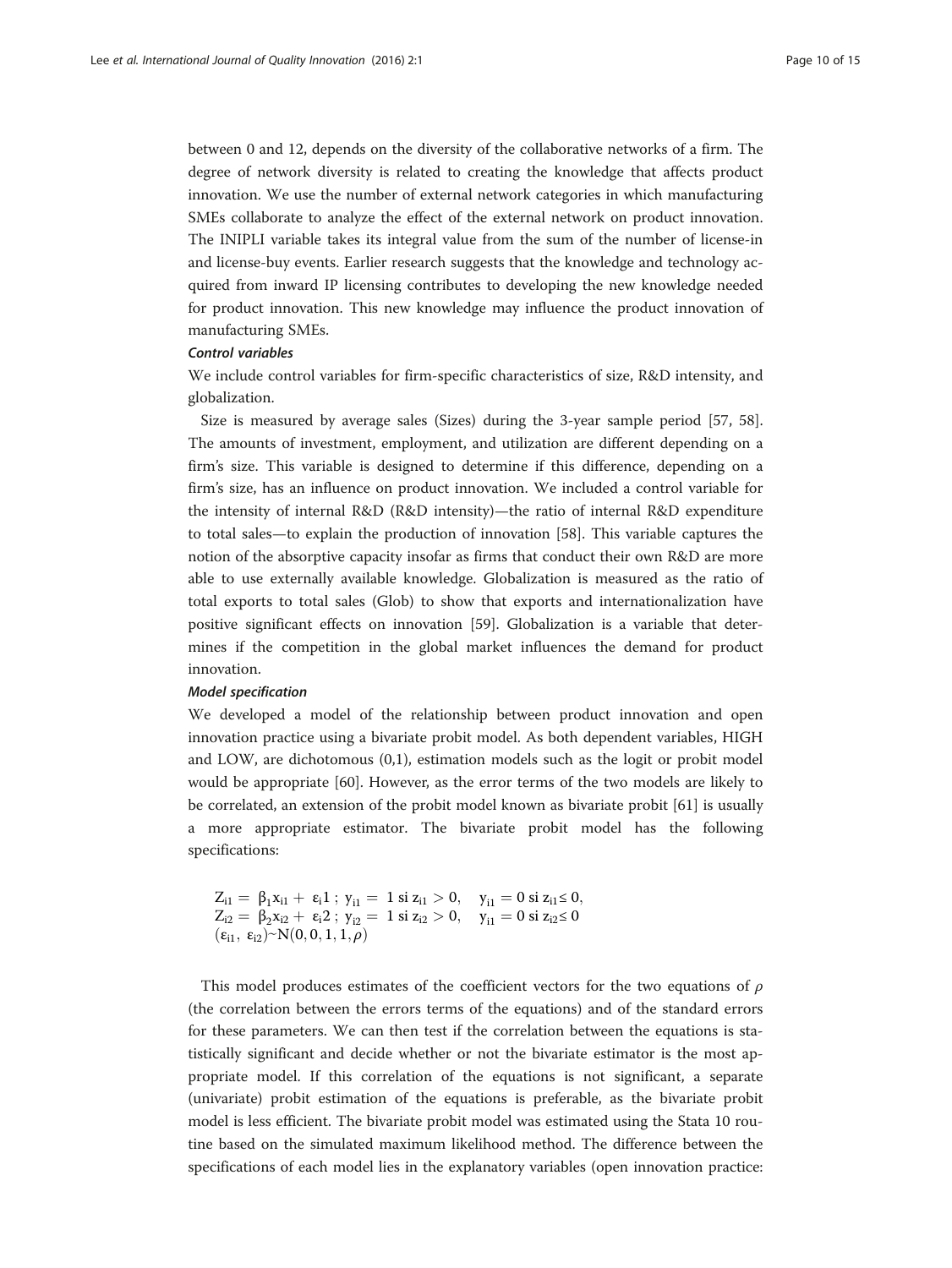customer involvement, external networking, outsourcing R&D, inward IP licensing). The model that includes all variables is the following model:

A higher degree of novelty of product innovation and an open innovation practice model:

 $Z_{i1}=~\epsilon_{1}+\beta_{1}CI+~\beta_{2}OUTRD+~\beta_{3}EXNT+~\beta_{4}INIPLI+~\beta_{5}Sizes+~\beta_{6}R\&D\text{ intensity}+~\beta_{7}Glob;$  $y_{i1} = 1$  si  $z_{i1} > 0$ ,  $y_{i1} = 0$  si  $z_{i1} \le 0$ 

A lower degree of novelty of product innovation and an open innovation practice model:

$$
\begin{array}{l} Z_{i2}=\epsilon_2+\beta_1{\textbf{CI}}+\ \beta_2{\textbf{OUTRD}}+\ \beta_3{\textbf{EXNT}}+\ b_4{\textbf{INIPLI}}+\ \beta_5{\textbf{Sizes}}+\ \beta_6{\textbf{R\&Dintensity}}+\ \beta_7{\textbf{Glob}};\\ y_{i2}=1\ \text{si}\ z_{i2}>0,\quad y_{i1}=0\ \text{si}\ z_{i2}\!\leq\!0\end{array}
$$

 $(\epsilon_{i1}, \epsilon_{i2}) \sim N(0, 0, 1, 1, \rho)$ 

Note : CI = Customer Involvement, OUTRD = Outsourcing R&D, EXNT = External Networking, INIPLI = Inward IP Licensing, Sizes = Average Sales, R&D intensity = Intensity of internal R&D, Glob = Globalization.

## Results

Table 2 provides estimates of the impact of technology exploration activities, in this case customer involvement, external networking, outsourcing R&D and inward IP licensing, on the degree of the novelty of product innovation. We used the bivariate probit model to test the impact of technology exploration with data from 2005 to 2007.

The error structures of the equations in both models were found to be very significantly correlated with the  $\rho$  parameter. This shows that the bivariate model is the correct specification. The Wald test also indicated the high joint significance of the variables in both models.

|                                 | Model                  |            |
|---------------------------------|------------------------|------------|
|                                 | Low                    | High       |
| Explanatory variable            |                        |            |
| CI                              | $1.52***$              | $0.351***$ |
| OUTRD                           | $-0.023$               | $0.493*$   |
| <b>EXNT</b>                     | 0.0018                 | $-0.33$    |
| <b>INIPLI</b>                   | $-0.049$               | $-0.0035$  |
| Control variable                |                        |            |
| R&D intensity                   | 0.010                  | $0.135***$ |
| <b>Sizes</b>                    | $-0.092*$              | $-0.060*$  |
| <b>GLOB</b>                     | 0.0077                 | $-0.0087$  |
| Intercept                       | 0.69                   | $-1.28$    |
| $LR^2 \sim \chi^2$ : $\rho = 0$ | 27.25***               |            |
| Wald test of full model:        | 802.3***               |            |
| Log pseudo-likelihood           | $-600.427$             |            |
| Number of observations (period) | $1044(2005 \sim 2007)$ |            |

Table 2 Bivariate Probit Analysis: The Effects of Technology-Exploration on the Degree of Novelty

 $*\rho$  < 0.10,  $**\rho$  < 0.05,  $***\rho$  < 0.01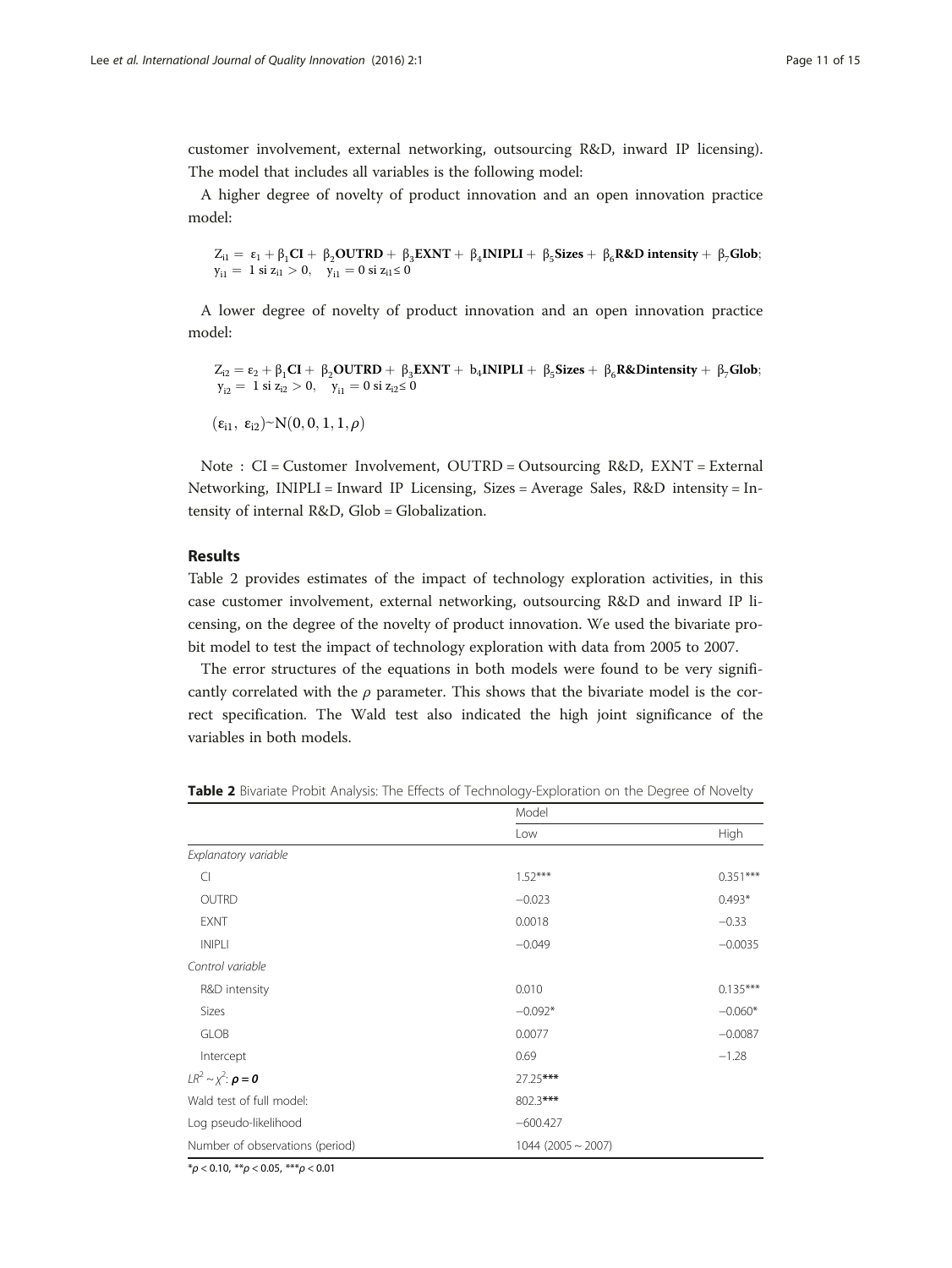Customer involvement has a positive and significant effect on the likelihood of achieving product innovation with both a low degree of novelty and a high degree of novelty (β = 1.52,  $p < 0.01$ ; β = 0.351,  $p < 0.01$ ). Outsourcing R&D has no significant impact on the probability of achieving incremental innovation and a positive and significant effect on the likelihood of achieving more novel innovations ( $\beta$  = 0.493, p < 0.1).

External networking and inward IP licensing have no significant impact on the probability of achieving product innovation, both with a low and a high degree of novelty.

The effect of the control variable of R&D intensity on the likelihood of achieving innovation is only significant in the case of a high degree of novelty. Size has a negative and significant impact on the likelihood of achieving product innovation, both with a low and a high degree of novelty. Globalization has no significant impact on the likelihood of achieving product innovation, both with a low and a high degree of novelty as well.

## **Discussion**

Manufacturing firms are subject to rapid technological changes and a constant need to innovate more quickly and in more novel ways compared to their competitors. Considering the firm's capacity, selecting the appropriate innovation activity is important for achieving product innovation. We investigated the effects of technology-exploration, specifically customer involvement, outsourcing R&D, external networking, and inward IP licensing, on product innovation in Korean manufacturing SMEs. Product innovation performance is measured as radical and incremental innovation to gauge the degree of the novelty of product innovation. Our results show that technology exploration is crucial regarding whether a low or a higher degree of novelty is achieved in product innovation in manufacturing SMEs. Customer involvement has a positive impact on both incremental and radical innovation. Outsourcing R&D has a positive impact on only radical innovation. Other practices have no impact on either incremental or radical innovation.

### Implication

Our findings might offer several practical implications for the manufacturing SMEs that try to achieve incremental or radical innovations.

For the incremental innovation, capturing the needs of influential customers can help them realize new solution ideas [[62\]](#page-14-0), quickly identify market trends, and enhance new technology applications. In this process, Organizational filters and routines are deeply involved in satisfying customer needs [[23\]](#page-13-0). Organizational filters are cognitive structures that screen out information unrelated to the organization's important tasks and help firms process consumer requests or complaints, channel them to manufacturing departments or distributors, and ensure that the current products meet consumer expectations as effectively as possible [[63](#page-14-0)]. They develop organizational routines to carry out the repetitive tasks of manufacturing and distributing large volumes of their current products efficiently. They can maximize the utility of current technology for their customers and strive toward efficiently developing incremental innovations through these routines [\[64](#page-14-0)].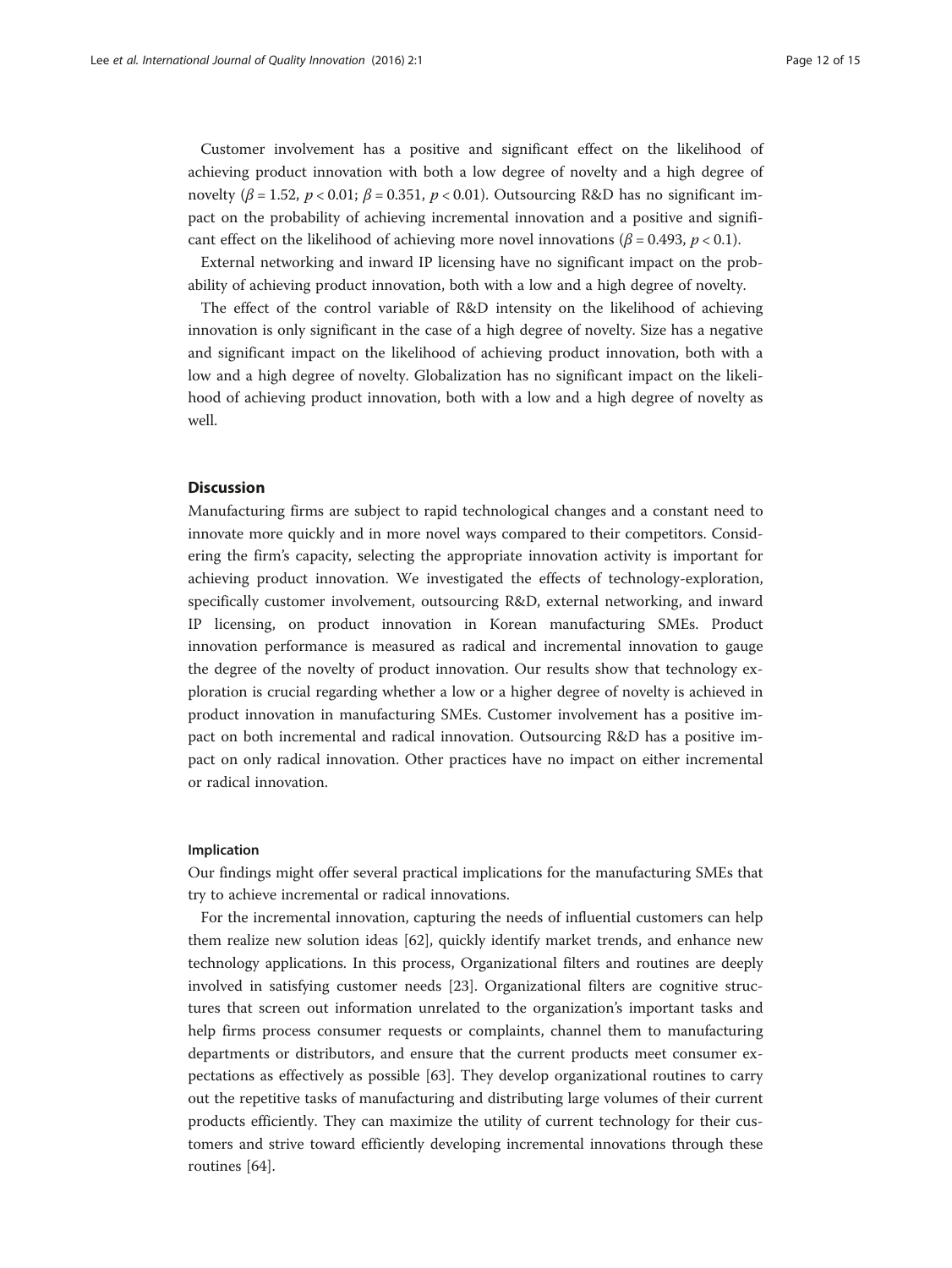Our findings imply that customer involvement is also important for radical innovation in manufacturing SMEs. Radical innovation is the development of new products or services that yield much greater benefits to customer compared to those that use older products or services [[23](#page-13-0)]. Customers contribute to radical innovation by actively participate in the process of the development of a new product as an inventor or co-producer of innovation [\[29](#page-13-0)]. Especially lead users provide a solution to customers' needs and are highly motivated to engage in innovative endeavors [[62\]](#page-14-0). They contribute substantially to the development of highly innovative and commercially attractive products [\[29](#page-13-0)]. Nearly 70 % of the sample firms in this study are manufacturing SMEs that supply components to other firms. Their customers are also manufacturing firms who are sensitive to market changes; thus, they want to be supplied with a component or product that can lead their market. They actively engage in the product development process by providing innovative ideas or opinions to suppliers and playing the role of the lead user in their industry, thus contributing to radical innovation.

Outsourcing R&D is also important for radical innovation. Research organizations (research institutes and universities) are important centers and valuable sources for creating and disseminating the scientific knowledge necessary to develop radically new products [[65\]](#page-14-0). Because manufacturing SMEs focus on the development of new products through new external knowledge and technology from outsourcing R&D organizations, Collaborations with research organizations may be an effective strategy to achieve radical innovation.

This study makes important theoretical contribution. In this research, we firstly classified innovation into levels of degree. By doing so, we could deduct necessary factors for each levels of innovation and empirically verified their relationships. For the innovation performance, antecedent researches mostly focused on measuring numbers of innovation, especially number of patent. This study proposed new way of measure innovation to differentiates from existing studies and provide possibility to verify innovation performance using probit or logit model.

## Limitation & future research

Our findings provide a better understanding of how much technology-exploration practices affect product performance in manufacturing SMEs. This research demonstrates an analysis related to product innovation of manufacturing SMEs; however, it did not classify sample manufacturing SMEs into groups in depth.

Although the data are reliable, our analysis may ignore the characteristics of each classified group according to the customer and product. Manufacturing SMEs need to know various types of customer-related information, such as their customer needs, preferences, purchasing procedures, and the procedures related to the distribution and sales access to the customers in various sample groups. A conclusion about the complex relationships between each classified category group and product innovation requires a longitudinal study, which should be undertaken in the future.

#### Competing interests

The authors declared that they have no competing interests.

#### Authors' contribution

HL, SC, and HP jointly developed, analyzed, and drafted of this research study. All authors have read and approved the final manuscript.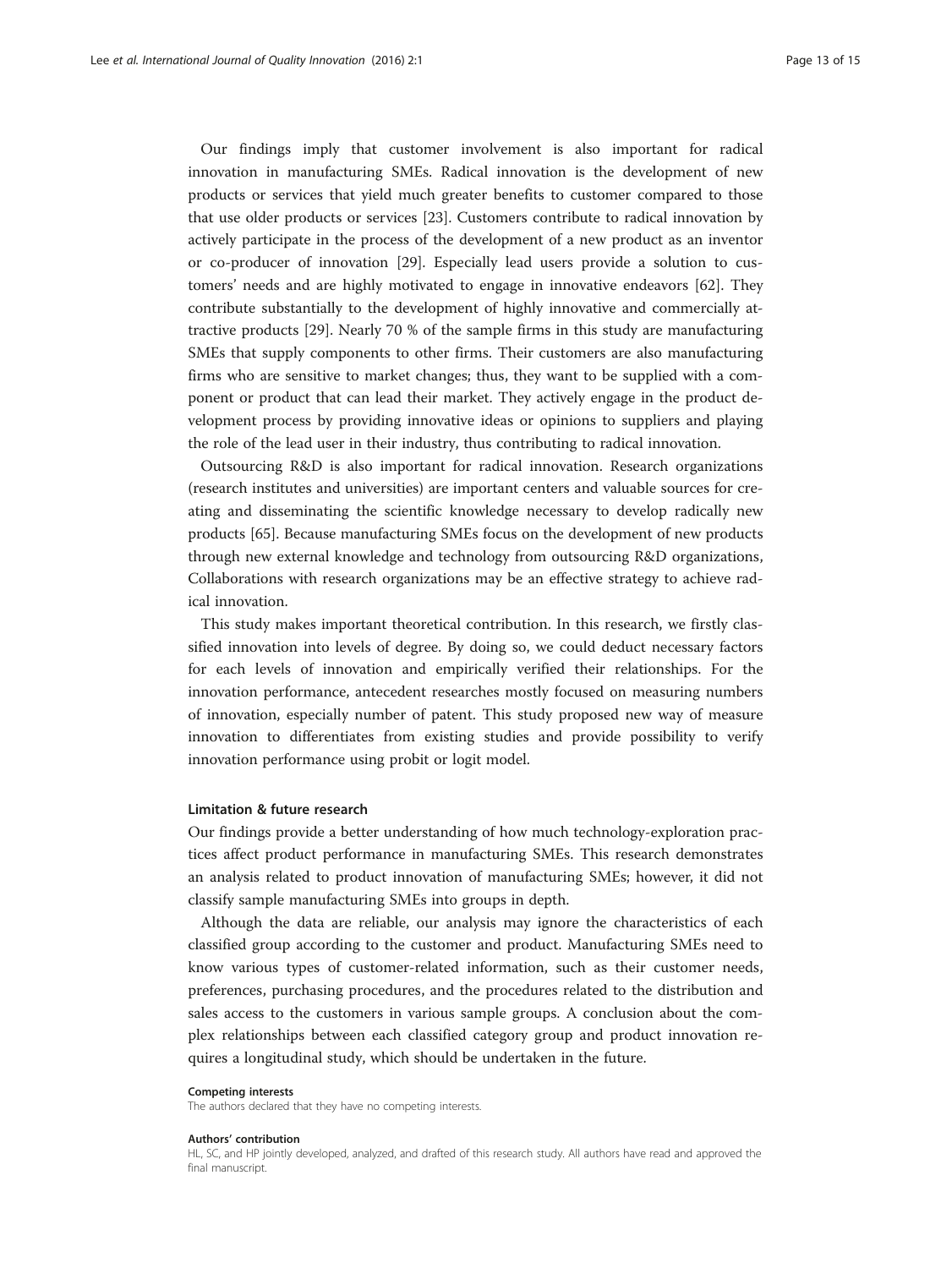#### <span id="page-13-0"></span>Received: 2 December 2015 Accepted: 7 June 2016 Published online: 04 July 2016

#### **References**

- Teece DJ (1986) Profiting from technological innovation: implications for integration, collaboration, licensing and public policy. Res Policy 15(6):285–305
- 2. Chesbrough HW (2003) Open innovation: the new imperative for creating and profiting from technology. Harvard Business Press, Boston
- 3. Chesbrough HW, Vanhaverbeke, West J (2006) Open innovation: researching a new paradigm. Oxford University Press, London
- 4. Gassmann O (2006) Opening up the innovation process: towards an agenda. R&D Manag 36(3):223–228
- 5. Nieto MJ, Santamaria L (2007) The importance of diverse collaborative networks for the novelty of product innovation. Technovation 27(6–7):367–377
- 6. Shin S, Lee M (2014) The effect of innovation activities on innovation performance according to the size of SMEs in the field of electronics and communication industry. Soc Korea Ind Systs Eng 37(1):79–90
- 7. Hwang G-I (2003) A study on the present state and development plan of Korean small and medium sized firms. J manag Res Namseoul Univer 5:212–234
- 8. IMD (2011) The world competitiveness yearbook. IMD World Competitiveness Center, Lausanne
- 9. Freel MS (2000) Barriers to product innovation in small manufacturing firms. Int Small Bus J 18(2):60–80
- 10. Karlsson C, Olsson O (1998) Product innovation in small and large enterprises. Small Bus Econ 10(1):31–46
- 11. Nooteboom B (1994) Innovation and diffusion in small firms: theory and evidence. Small Bus Econ 6(5):327–347
- 12. Sivadas E, Dwyer FR (2000) An examination of organizational factors influencing new product success in internal and alliance-based processes. J Mar Sci 64(1):31–49
- 13. Vossen RW (1998) Relative strengths and weaknesses of small firms in innovation. Int Small Bus J 16(3):88–94
- 14. Srinivasan R, Lilien GL, Rangaswamy A (2002) Technological opportunism and radical technology adoption: an application to e-business. J Mar Sci 66(3):47–60
- 15. Van de Vrande V, De Jong JPJ, Vanhaverbeke W, De Rochemont M (2009) Open innovation in SMEs: trends, motives and management challenges. Technovation 29(6–7):423–437
- 16. Dougherty D, Hardy C (1996) Sustained product innovation in large, mature organizations: overcoming innovation-to-organization problems. Acad Manage J 39(5):1120–1153
- 17. Economico, O.d.C.y.D. (1997) Oslo Manual: Proposed Guidlines for Collecting and Interpreting Technological Innovation Data. Statistical Office of the European Communities. OECD Publishing
- 18. Economico, O.d.C.y.D. (2005) Oslo Manual: Proposed Guidelines for Collecting and Interpreting Innovation Data. OECD, Eurostat
- 19. Freeman C, Soete L (1997) The economics of industrial innovation. Routledge.
- 20. Chandy RK, Tellis GJ (1998) Organizing for radical product innovation: the overlooked role of willingness to cannibalize. J Mark Res 34:474–487
- 21. Marsili O, Salter A (2005) Is innovation democratic? skewed distributions and the returns to innovation in Dutch manufacturing. Econ New Technol Innov 14(1–2):83–102
- 22. Geroski P, Machin S, Van Reenen J (1993) The profitability of innovating firms. RAND J Econ 24(2):198–211
- 23. Chandy RK, Tellis GJ (2000) The incumbent's curse? incumbency, size, and radical product innovation. J Mar Sci 64:1–17
- 24. Varadarajan R (2009) Outsourcing: think more expansively. J bus res 62(11):1165–1172
- 25. Barczak G (1995) New product strategy, structure, process, and performance in the telecommunications industry. J Prod Innovation Manag 12(3):224–234
- 26. Gales L, Mansour-Cole D (1995) User involvement in innovation projects: toward an information processing model. J Eng Technol Manag 12(1–2):77–109
- 27. Lundkvist A, Yakhlef A (2004) Customer involvement in new service development: a conversational approach. Manag Serv Qual 14(2/3):249–257
- 28. Rothwell R, Freeman C, Horlsey A, Jervis VTP, Robertson AB, Townsend J (1993) SAPP HO updated-project Sappho phase II. Res Policy 22(2):110
- 29. Lettl C, Herstatt C, Gemuenden HG (2006) Users' contributions to radical innovation: evidence from four cases in the field of medical equipment technology. R&D Manag 36(3):251–272
- 30. Dahl DW, Moreau P (2002) The influence and value of analogical thinking during new product ideation. J Mark Res 39(1):47–60
- 31. Van De Vrande V, Lemmens C, Vanhaverbeke W (2006) Choosing governance modes for external technology sourcing. R&D Manag 36(3):347–363
- 32. Birkinshaw J, Van Basten Batenburg R, Murray G (2002) Corporate venturing: the state of the art and the prospects for the future, 390th edn. London Business School, London, pp 64–70
- 33. Gompers P, Lerner J (2000) The determinants of corporate venture capital success: organizational structure, incentives, and complementarities. University of Chicago Press, Chicago, IL
- 34. Chesbrough HW (2002) Making sense of corporate venture capital. Harv Bus Rev 80(3):90–99
- 35. Dushnitsky G, Lenox MJ (2005) When do incumbents learn from entrepreneurial ventures?: corporate venture capital and investing firm innovation rates. Res Policy 34(5):615–639
- 36. Schildt HA, Maula MVJ, Keil T (2005) Explorative and exploitative learning from external corporate ventures. Entrep Theory Pract 29(4):493–515
- 37. Gomes-Casseres B (1997) Alliance strategies of small firms. Small Bus Econ 9(1):33–44
- 38. Chen WH, Chiang AH (2011) Network agility as a trigger for enhancing firm performance: a case study of a high-tech firm implementing the mixed channel strategy. Ind Mark Manag 40(4):643–651